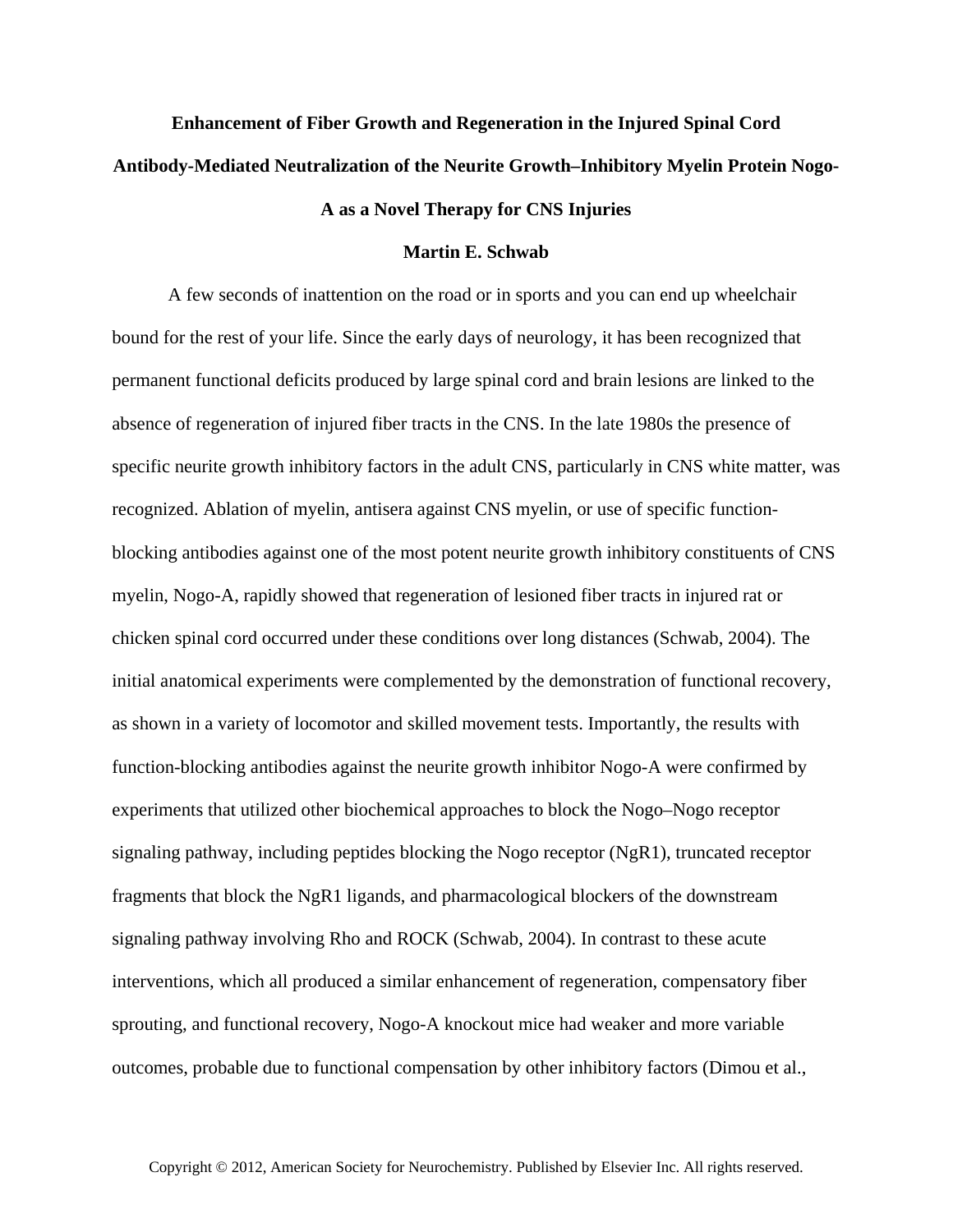2006). As an important proof of concept step towards the human situation, macaque monkeys with defined cervical spinal cord lesions producing a unilateral hand paralysis were shown to regain almost full hand and finger dexterity along with regenerative fiber growth of the transsected corticospinal tract -following anti–Nogo-A antibody treatment.

In collaboration with an industrial partner, we produced a human IgG-antibody with high binding affinity and function-blocking properties against human Nogo-A. Efficacy for regeneration was shown in macaques, and the absence of neurological as well as general side effects was tested extensively in the required two distant species, i.e., rodents and primates. Due to the impermeability of the blood–brain barrier to antibodies, the application route has to be directly into the CNS compartment. Lumbar intrathecal pumps, such as are in routine clinical use (e.g., for the application of the antispastic drug baclofen) and injections into the lumbar subarachnoid space were used. As this was the first antibody applied directly into the CNS compartment, a very careful in-human dosage and toxicology phase, Phase I of the clinical trial, was required. The trial is currently (2010) being conducted by Novartis in a network of leading spinal cord injury centers in Europe and North America. To show the efficacy of this growthand regeneration-enhancing antibody, the availability of standardized, sensitive, functionally meaningful read-outs for the recovery of lost functions is crucial. Major efforts are devoted to the improvement of currently available assessment scales for locomotion, hand use, autonomic functions, spasticity, pain and daily life activities (Alexander et al., 2009).

A clinical demonstration of enhanced functional recovery after spinal cord or brain trauma by a novel therapeutic approach based on an understanding of the underlying molecular and cell biological mechanisms would be extremely encouraging. However, the complexity of CNS injuries will probably require combined treatments at least for the repair of the most